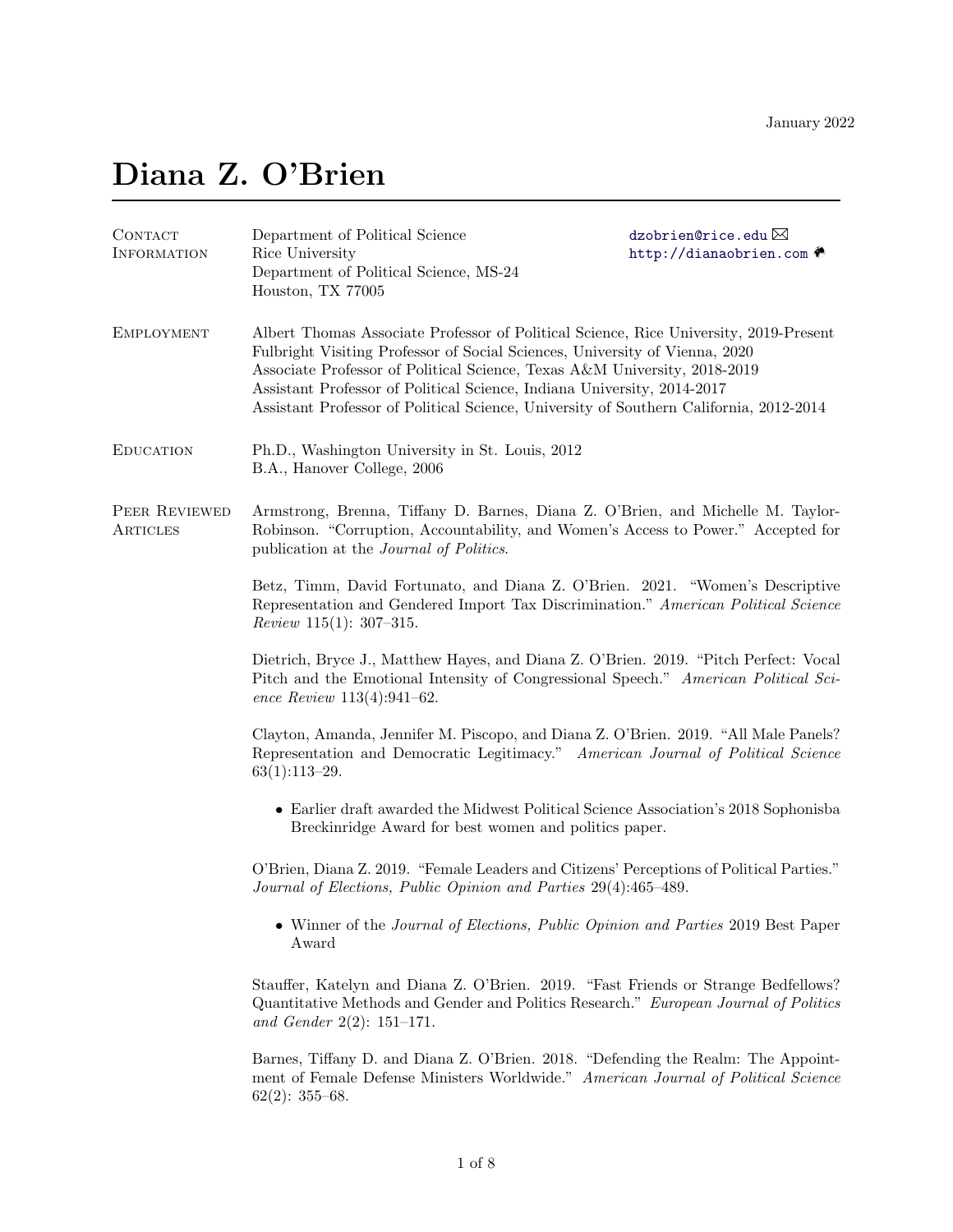O'Brien, Diana Z. 2018. "Righting Conventional Wisdom: Women and Right Parties in Parliamentary Democracies." Politics & Gender 14(1): 27-55.

Stauffer, Katelyn and Diana Z. O'Brien. 2018. "Quantitative Methods and Feminist Political Science." In Oxford Research Encyclopedia of Politics, ed. William R. Thompson.

O'Brien, Diana Z. and Johanna Rickne. 2016. "Gender Quotas and Women's Political Leadership." American Political Science Review 110(1): 112-26.

Greene, Zachary and Diana Z. O'Brien. 2016. "Diverse Parties, Diverse Agendas? The Parliamentary Party's Role in Platform Formation." European Journal of Political Research. 55(3): 435–53.

O'Brien, Diana Z., Matthew Mendez, Jordan Carr Peterson, and Jihyun Shin. 2015. "Letting Down the Ladder or Shutting the Door: Female Prime Ministers, Party Leaders, and Cabinet Members." Politics & Gender 11(4): 689-717.

O'Brien, Diana Z. 2015. "Rising to the Top: Gender, Political Performance, and Party Leadership in Parliamentary Democracies." American Journal of Political Science 59(4): 1022-39.

O'Brien, Diana Z. and Yael Shomer. 2013. "Legislators' Motivations, Institutional Arrangements, and Changes in Partisan Affiliation: A Cross-National Analysis of Party Switching." Legislative Studies Quarterly 38(1): 111–41.

Krook, Mona Lena and Diana Z. O'Brien. 2012. "All the President's Men? The Numbers and Portfolio Allocations of Female Cabinet Ministers." Journal of Politics 74(3): 840-55.

O'Brien, Diana Z. 2012. "Gender and Select Committee Elections in the British House of Commons." Politics & Gender  $8(2)$ : 178-204.

Krook, Mona Lena and Diana Z. O'Brien. 2010. "The Politics of Group Representation: Quotas for Women and Minorities Worldwide." Comparative Politics 42 (3): 253–272.

• Earlier draft awarded the Midwest Political Science Association's 2008 Sophonisba Breckinridge Award for best women and politics paper.

Krook, Mona Lena, Diana Z. O'Brien, and Krista M. Swip. 2010. "Military Invasion and Women's Political Representation: Gender Quotas in Post-Conflict Afghanistan and Iraq." International Feminist Journal of Politics 12 (1): 65–78.

PAPERS UNDER "Can't We All Just Get Along? How Women MPs Can Ameliorate Affective Polar-Review ization in Western Publics" (with James Adams, David Bracken, Noam Gidron, Will Horne, and Kaitlin Senk). Invited to revise and resubmit at the American Political Science Review.

> "Women Grab Back: Exclusion, Policy Threat, and Women's Political Ambition" (with Amanda Clayton and Jennifer M. Piscopo). Invited to revise and resubmit at the American Political Science Review.

> "Reevaluating the Contingent Yes," in Essays on "Should Blacks Represent Blacks and Women Represent Women?" (with Amanda Clayton and Jennifer M. Piscopo). Invited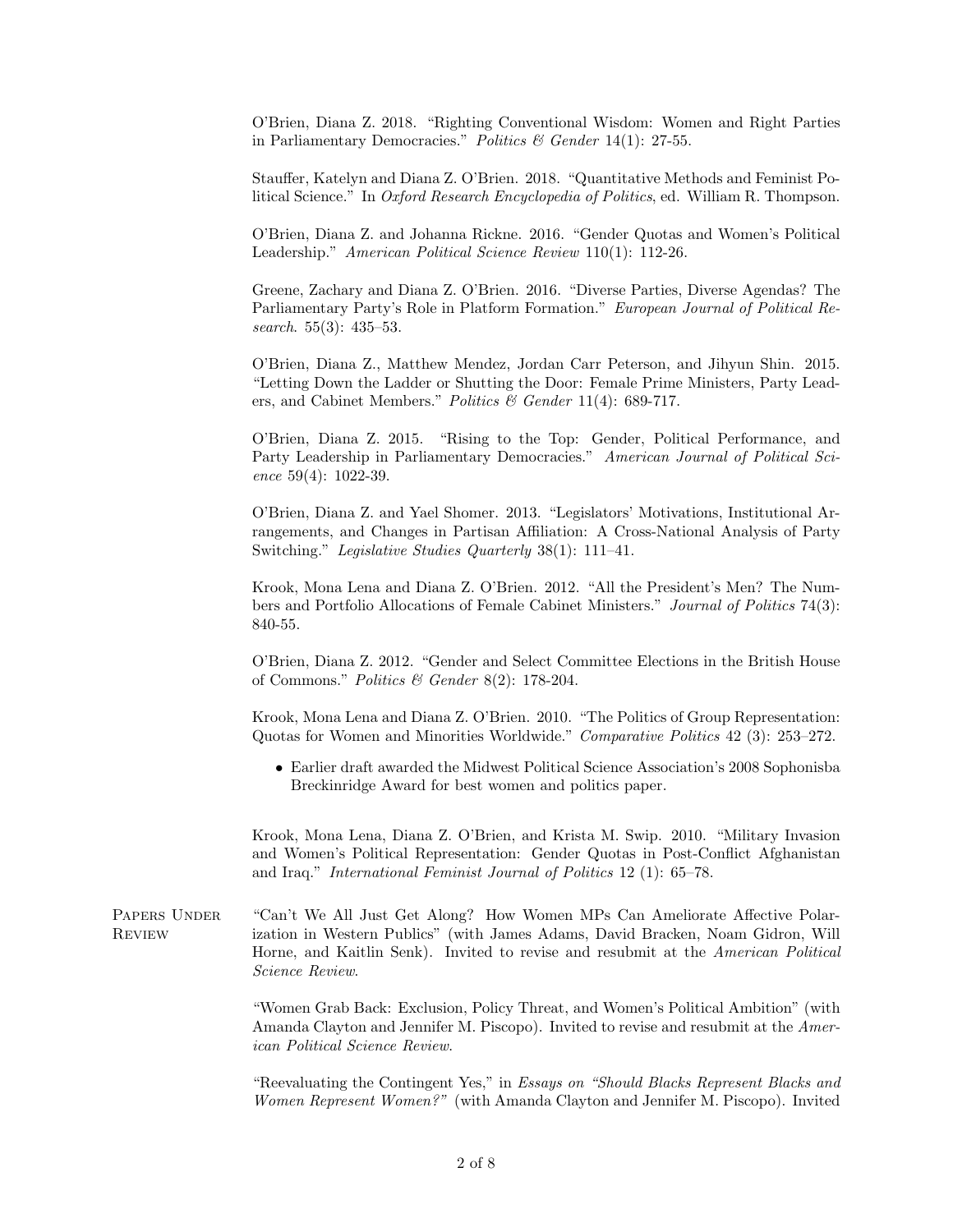to revise and resubmit in a *Politics & Gender* Critical Perspectives.

"Do Women Make More Protectionist Trade Policy?" (with Timm Betz and David Fortunato).

"Founding Narratives and Men's Political Ambition: Experimental Evidence from U.S. Civics Lessons" (with Amanda Clayton and Jennifer M. Piscopo).

"Gender and Political Representation in Times of Crisis," Politics  $\mathcal B$  Gender Critical Perspectives (Guest Edited with Jennifer M. Piscopo).

Other Academic O'Brien, Diana Z. 2021. "Women Party Leaders." In Women, Power, and Political WRITING Representation: Canadian and Comparative Perspectives, eds. Roosmarijn de Geus, Erin Tolley, Elizabeth Goodyear-Grant, and Peter John Loewen. Toronto: University of Toronto Press.

> O'Brien, Diana Z. and Catherine Reyes-Housholder. 2020. "Women and Executive Politics." Oxford Handbook of Political Executives, eds. Rudy Andeweg, Robert Elgie, Ludger Helms, Juliet Kaarbo, and Ferdinand Mueller-Rommel. Oxford: Oxford University Press.

> O'Brien, Diana Z. 2020. "Navigating Political Science as a Woman." PS: Political Science & Politics 53 (2): 315–17.

> O'Brien, Diana Z. and Jennifer Piscopo. 2019. "The Impact of Women's Political Presence." In Handbook of Women's Political Rights, eds. Susan Franceschet, Mona Lena Krook, and Netina Tan. Cham: Palgrave Macmillan, 53–72.

> O'Brien, Diana Z. and Jennifer Piscopo. 2018. "Electing Women to National Legislatures." In Measuring Women's Political Empowerment across the Globe: Strategies, Challenges and Future Research, eds. Amy Alexander, Catherine Bolzendahl, and Farida Jalalzai. Cham: Palgrave Macmillan, 139–64.

> O'Brien, Diana Z. 2017. "Gender and Party Leadership: Existing Research and New Directions." Comparative Politics Newsletter 27(1): 54-59.

> O'Brien, Diana Z. 2017. "Review: Women in Presidential Cabinets: Power Players or Abundant Tokens?" (Maria Escobar-Lemmon and Michelle Taylor-Robinson) in Perspectives on Politics, 15(3): 910-11.

> O'Brien, Diana Z. 2012. "Quotas and Qualifications in Uganda." In The Impact of Quotas on Women's Descriptive, Substantive, and Symbolic Representation, eds. Susan Franceschet, Mona Lena Krook, and Jennifer M. Piscopo. New York: Oxford University Press, 57–71.

> O'Brien, Diana Z. 2011. "Robust Statistics." In International Encyclopedia of Political Science, eds. Bertrand Badie, Dirk Berg-Schlosser, and Leonardo Morlino. Thousand Oaks: SAGE Publications, Inc.

Public Facing Betz, Timm, David Fortunato, and Diana Z. O'Brien. "The Tax on Womanhood." SCHOLARSHIP Spring 2021. Ms.

Barnes, Tiffany D. and Diana Z. O'Brien. "A Cabinet That Looks Like America."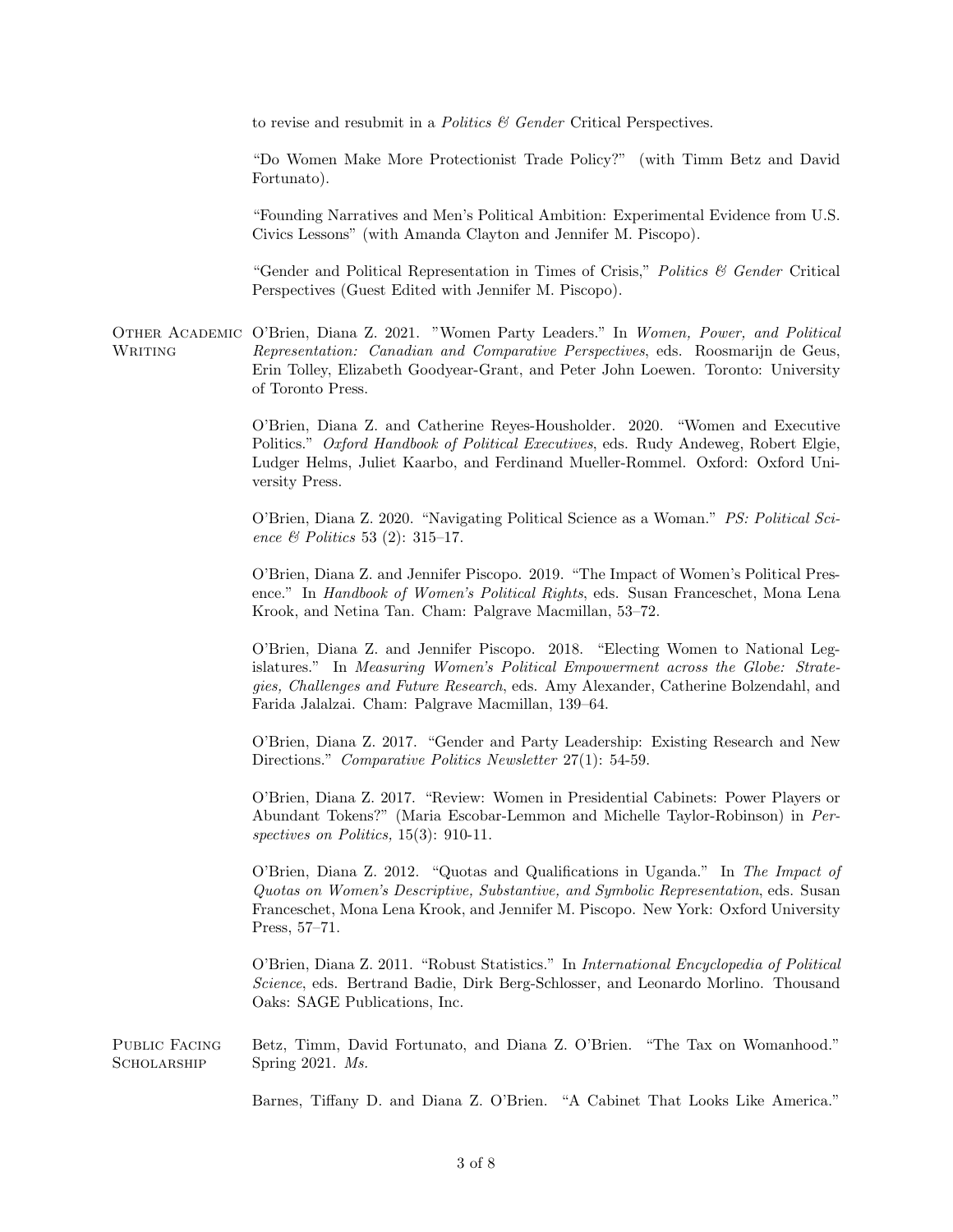Winter 2021. Ms.

Betz, Timm, David Fortunato, and Diana Z. O'Brien. "The Pink Tax That's Costing Women Billions of Dollars a Year—and What We Can Do About It." 2020. Ms., 23 December.

Barnes, Tiffany D. and Diana Z. O'Brien. "Future Treasury Secretary Janet Yellen Faces COVID-Induced Economic Crisis." 2020. Ms., 24 November.

O'Brien, Diana Z. "Citizens (mistakenly) perceive female-led political parties as more moderate." 2019. Democratic Audit UK, 22 October.

Dietrich, Bryce J., Matthew Hayes, and Diana Z. O'Brien. "As you watch the Democratic debates, remember that how politicians speak is as important as what they say." 2019. The Washington Post, 26 June.

O'Brien, Diana Z. 2019. "Navigating Political Science as a Woman." The Legislative Scholar 3(2): 20-23.

Piscopo, Jennifer, Diana Z. O'Brien, and Amanda Clayton. "Republicans on the Senate Judiciary Committee have a problem: They're all men." 2018. The Los Angeles Times, 26 September.

Nugent, Mary and Diana Z. O'Brien. "Time to celebrate women's gains in the U.K. election? Not so fast." 2017. The Washington Post, 11 June.

Clayton, Amanda, Diana Z. O'Brien and Jennifer M. Piscopo. "Americans don't like it when men (and only men) make decisions about women." 2017. The Washington Post, 4 April.

Greene, Zachary and Diana Z. O'Brien. "New Women MPs shift their party leftwards - but female leaders don't." 2016. Democratic Audit UK, 16 November.

Beckwith, Karen and Diana Z. O'Brien. "Here's Why Theresa May Will Become Britain's First Female Leader Since Thatcher." 2016. The Washington Post, 12 July.

O'Brien, Diana Z. and Catherine Reyes-Housholder. 2016. "Would Clinton really appoint a cabinet that's half women and half men?" The Washington Post, 9 May.

Fellowships National Science Foundation Grant SES-1851457. "Women as Leaders, Policy-Makers, and Awards and Symbols in the Inner Cabinet." (with Tiffany D. Barnes). \$429,845. (July 2020 – Present)

Fulbright US Scholar Grant (University of Vienna, Spring 2020)

Race and Anti-Racism Research Fund for "Media Bias in the Perceived Viability of BIPOC Candidates." (with Matthew Hayes). \$10,600 (2020)

Journal of Elections, Public Opinion and Parties 2019 Best Paper Award

Sophonisba Breckinridge Award for Best Paper on Women and Politics (with Amanda Clayton and Jennifer Piscopo, Midwest Political Science Association, 2018)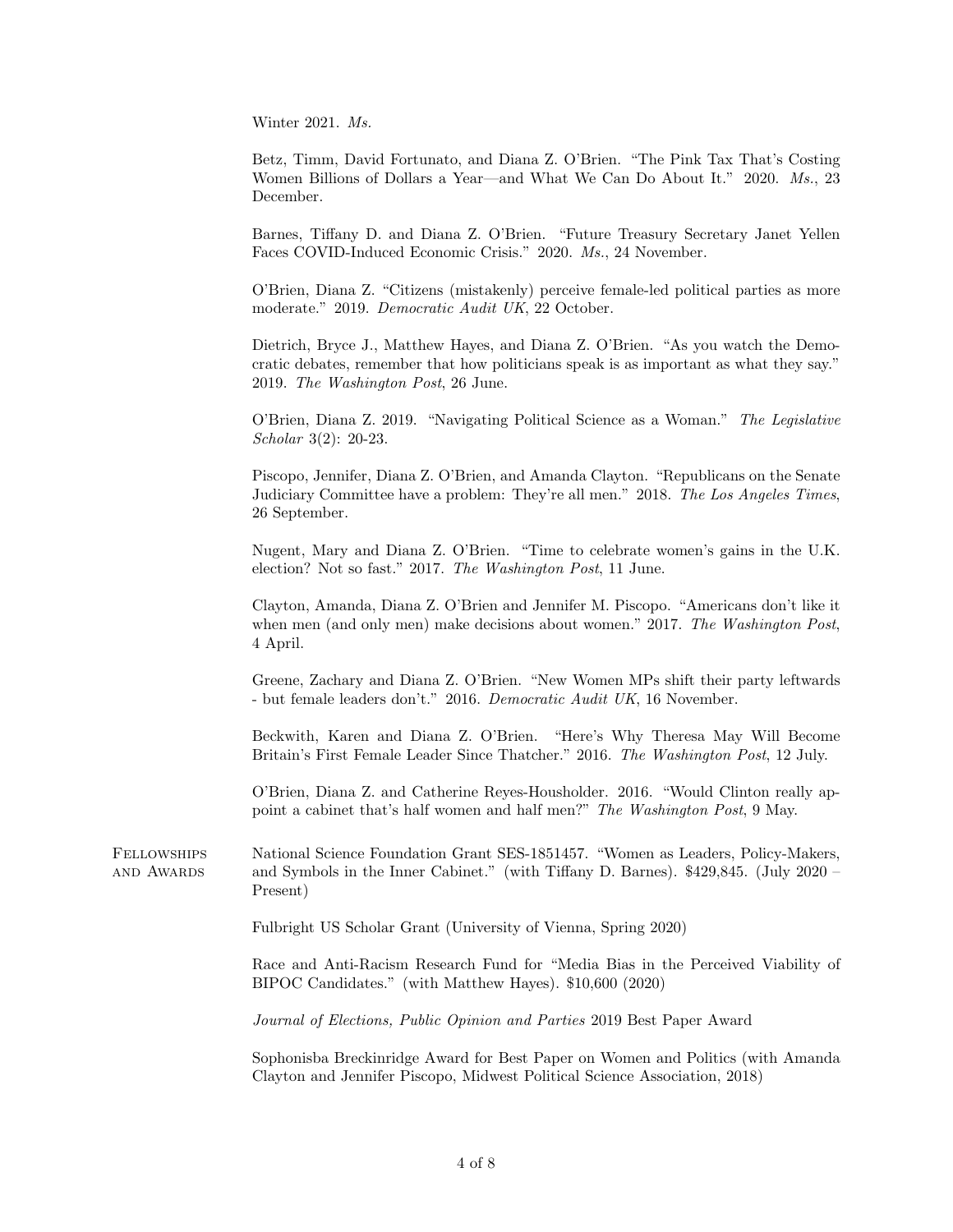|                                         | Best Dissertation Award from the Women and Politics Research Section of the Ameri-<br>can Political Science Association, 2013                                                                                                                                                                                                                                                                                                                                                                                                                                |
|-----------------------------------------|--------------------------------------------------------------------------------------------------------------------------------------------------------------------------------------------------------------------------------------------------------------------------------------------------------------------------------------------------------------------------------------------------------------------------------------------------------------------------------------------------------------------------------------------------------------|
|                                         | Center for International Studies Grant. "Representing Women: Presence, Power, and<br>Policy." \$5,000. (July 2012-July 2013)                                                                                                                                                                                                                                                                                                                                                                                                                                 |
|                                         | Judith and John Bedrosian Center on Governance Grant. "Constructing the Policy<br>Agenda in Advanced Industrial Democracies." \$10,000. (May 2012-May 2013)                                                                                                                                                                                                                                                                                                                                                                                                  |
|                                         | National Science Foundation Grant SES-1024388. "Doctoral Dissertation Research in<br>Political Science: When Women Matter: Exploring Theoretical Links Between Women's<br>Descriptive and Substantive Representation." \$11,991. (September 2010 – August 2011)                                                                                                                                                                                                                                                                                              |
|                                         | National Science Foundation funding to attend the Political Methodology Summer<br>Meeting $(2011)$                                                                                                                                                                                                                                                                                                                                                                                                                                                           |
|                                         | Dean's Award for Excellence in Teaching (Washington University, 2010)                                                                                                                                                                                                                                                                                                                                                                                                                                                                                        |
|                                         | Clifford C. Clogg Fellowship to attend ICPSR Program in Quantitative Methods of So-<br>cial Research (2008)                                                                                                                                                                                                                                                                                                                                                                                                                                                  |
|                                         | Sophonisba Breckinridge Award for Best Paper on Women and Politics (with Mona<br>Lena Krook, Midwest Political Science Association, 2008)                                                                                                                                                                                                                                                                                                                                                                                                                    |
| INVITED                                 | 2022-Mentoring Conference at Harvard University                                                                                                                                                                                                                                                                                                                                                                                                                                                                                                              |
| <b>CONFERENCES</b>                      | 2020–Empirical Study of Gender Research Network (EGEN) at Boston University                                                                                                                                                                                                                                                                                                                                                                                                                                                                                  |
|                                         | 2019–Women in Politics, Women in Leadership (University of Toronto); Empirical Study<br>of Gender Research Network (EGEN) Graduate Student Conference (Yale); Citrin Cen-<br>ter Conference on Gender Politics (UC Berkeley); SGoP Summer School on Parlia-<br>ments: Representation in the 21st Century; Advances in Comparative Politics Work-<br>shop (Cologne Center for Comparative Politics); International Women's Activism—A<br>Symposium on Social Movements and Political Leadership in the Era of #MeToo (Uni-<br>versity of Southern California) |
|                                         | 2018–CPAC VI–Who Represents Us? (Washington University in Saint Louis); Intra-<br>Party Politics in the Modern Era (PCRG Annual Meeting); Political Parties in Com-<br>parative Perspective Conference (Georgetown University/Villa Le Balze)                                                                                                                                                                                                                                                                                                                |
|                                         | 2017–Resisting Women's Political Leadership Conference (Rutgers University); Book<br>Conference at Portland State University; Book Conference at Vanderbilt University                                                                                                                                                                                                                                                                                                                                                                                       |
|                                         | 2016–Johan Skytte Manuscript Workshop (Uppsala University)                                                                                                                                                                                                                                                                                                                                                                                                                                                                                                   |
|                                         | 2015–Measuring Women's Political Empowerment Across the Globe (Thyssen Founda-<br>tion, Cologne, Germany)                                                                                                                                                                                                                                                                                                                                                                                                                                                    |
|                                         | 2014–Eaken Research Conference on Women in Conservative Parties (Case Western<br>Reserve University)                                                                                                                                                                                                                                                                                                                                                                                                                                                         |
| INVITED<br>DEPARTMENTAL<br><b>TALKS</b> | 2021–University College London<br>2020–University of Vienna, University of Bath, Harvard WAPPP, Central European                                                                                                                                                                                                                                                                                                                                                                                                                                             |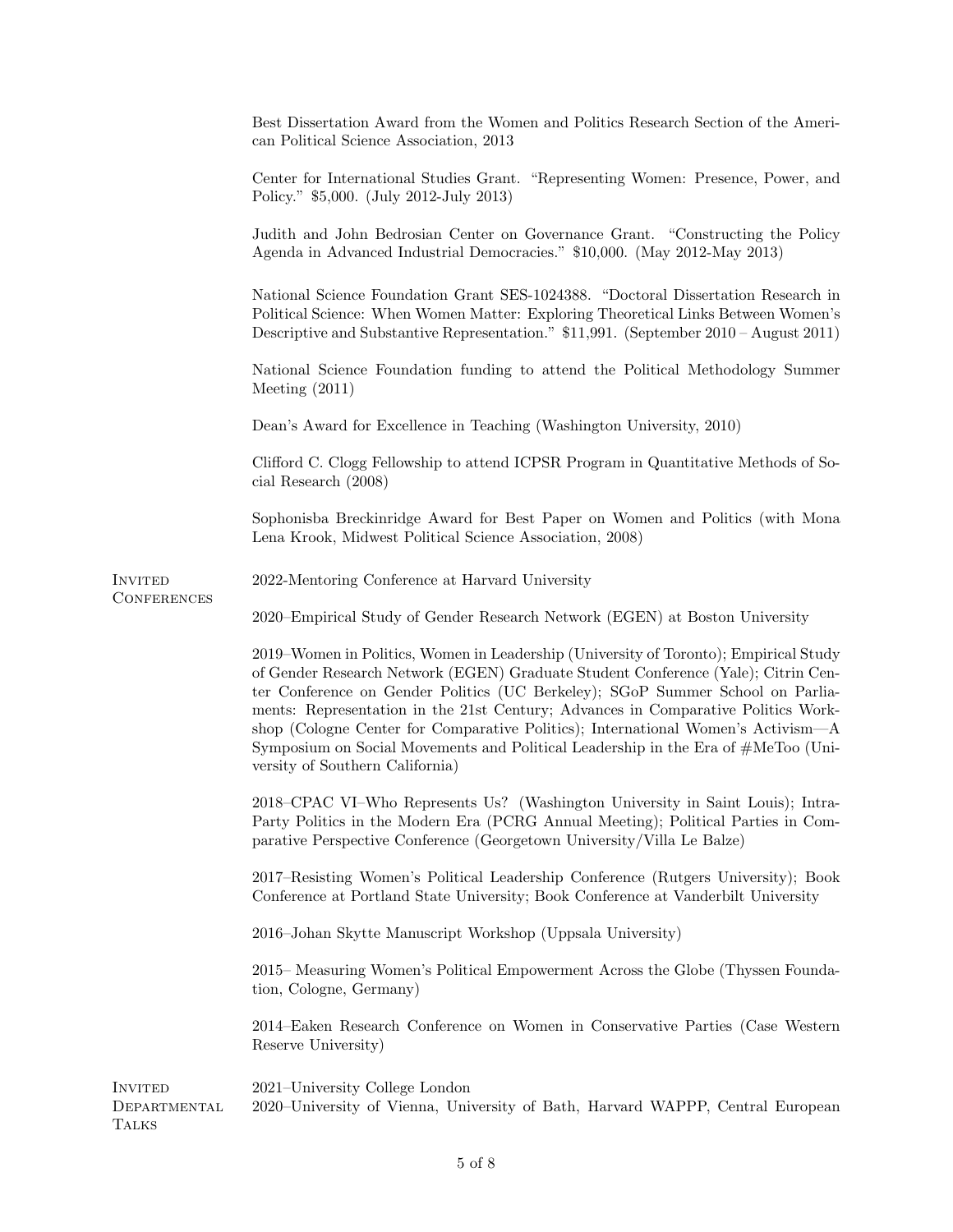University 2019–Tel Aviv University 2018–Texas Tech University, University of Texas 2017–UC Merced, University of Illinois, Washington University in St. Louis 2016–Columbia University, Texas A&M, UC Berkeley, University of Gothenburg 2015–Pennsylvania State University 2013–University of California-Riverside

| CONFERENCE    | $2020 - EPSA$                                                  |
|---------------|----------------------------------------------------------------|
| PRESENTATIONS | 2019-MPSA, ECPG, APSA                                          |
|               | 2018-MPSA, EGEN, EPSA, APSA                                    |
|               | 2017-SPSA, MPSA, ECPG                                          |
|               | 2016–SPSA, MPSA, APSA, EGEN                                    |
|               | 2015-MPSA, VIM, ECPG, APSA                                     |
|               | 2014-SC <sup>2</sup> PI, MPSA, ECPR Joint Sessions, EPSA, APSA |
|               | 2013–WPSA, MPSA, ECPG, EPSA, APSA                              |
|               | $2012 - SC2PI$                                                 |
|               | 2011-ECPG, MPSA, APSA                                          |
|               | $2010 - MPSA$                                                  |
|               | 2009-MPSA, APSA                                                |
|               | $2007 - MPSA$                                                  |
|               |                                                                |

Rice University

**TEACHING EXPERIENCE** 

**SERVICE** 

- POLI 339: Gender and Politics
- POLI 461: Women and Leadership
- POLI 520: Approaches to Comparative Government

### Texas A&M University

- POLS/WGST 367: Women in Gov. in Comparative Perspective
- POLS 689: Seminar in Political Behavior

#### Indiana University

- POLS Y107: Introduction to Comparative Politics/Real Politics Around the World
- POLS Y300: Democratic Institutions in Comparative Perspective
- POLS Y335 & EURO W301: West European Politics
- POLS Y353 & GNDR G302: Politics of Gender & Sexuality
- POLS Y657 & GNDR G701: Women in Politics in Comparative Perspective

## University of Southern California

- POSC 120: Comparative Politics
- POSC 360: Politics of Anglo-American Political Systems
- POSC 463: European Politics
- SWMS 554: Women in Global Perspective
- POSC 640: Seminar in Problems in Comparative Politics

#### Washington University in St. Louis

- Pol Sci 357: Gender and Politics in Global Perspective
- IA 524: Methods and Research Design in International Studies

**DISCIPLINARY** Founding Editor, Cambridge University Press Elements in Gender and Politics

Associate Editor, Politics & Gender; Research and Politics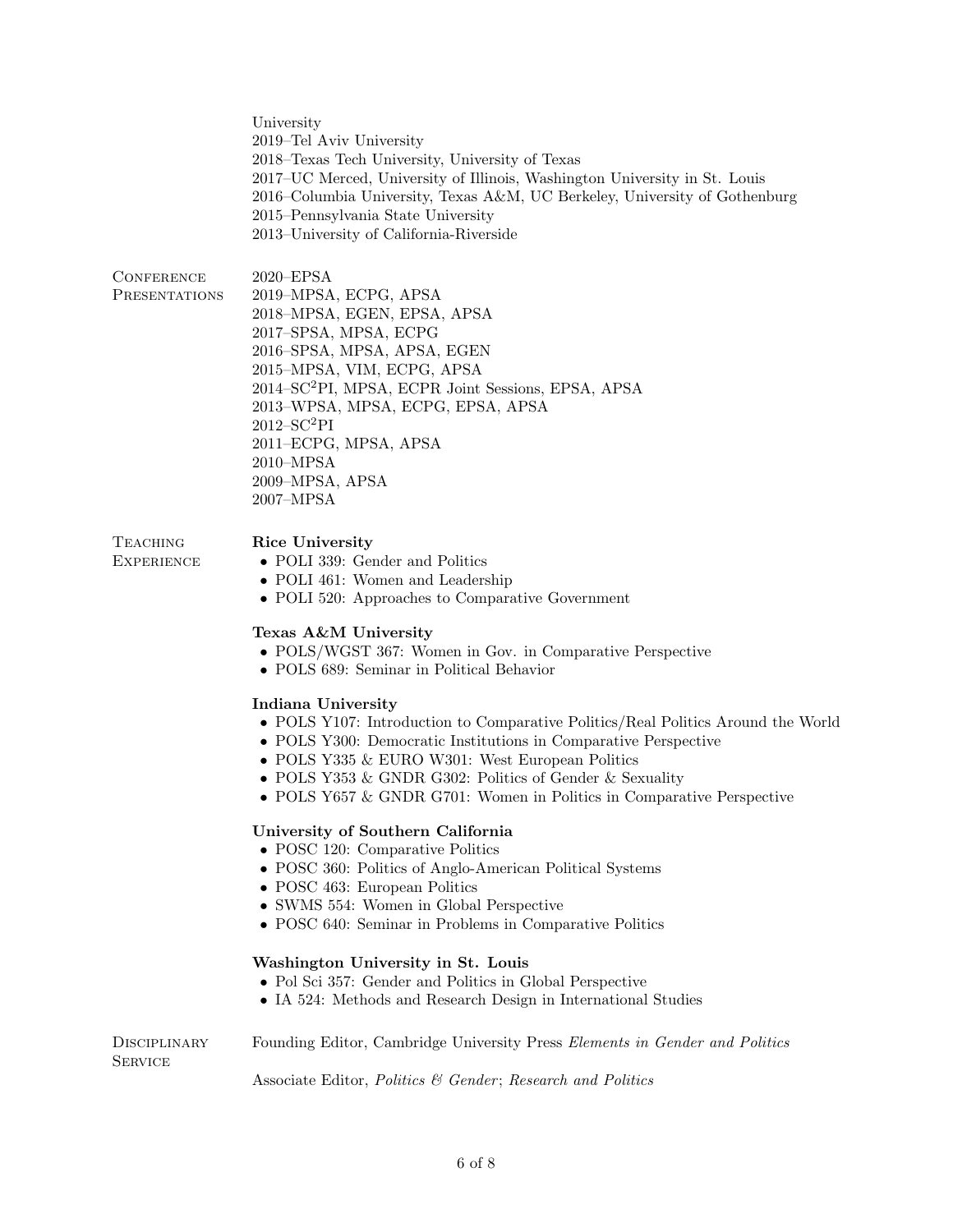Editorial Board Member (Current and Former), American Political Science Review; British Journal of Political Science; Journal of Elections, Public Opinion and Parties; Journal of Politics; Political Research Quarterly; Political Science Research and Methods

Referee, Acta Politica, American Journal of Political Science, American Political Science Review, Austrian Platform for Surveys, Methods and Empirical Analyses (PUMA), British Journal of Political Science, Cambridge University Press, Canadian Social Sciences and Humanities Research Council, Comparative Political Studies, Comparative Politics, European Journal of Politics and Gender, European Journal of Political Research, European Political Science Review, European Political Studies, Government & Opposition, International Political Science Review, International Studies Quarterly, Journal of Elections, Public Opinion and Parties, Journal of Experimental Political Science, Journal of Politics, Journal of Public Policy, Journal of Women, Politics & Policy, Legislative Studies Quarterly, Nature: Human Behavior, Oxford University Press, Perspectives on Politics, Political Behavior, Political Research Quarterly, Political Studies, Politics & Gender, Politics, Groups, and Identities, PNAS, Representation, SAGE Publications, Socius, State Politics & Policy Quarterly, West European Politics, Women's Studies International Forum, World Politics

Tenure/Promotion Reviews  $\times$  5

Social Media Co-Director, Women in Legislative Studies (2021–present)

Chair, Joseph L. Bernd Best JOP Paper Award Committee, Southern Political Science Association (2021)

President/President-Elect, Midwest Women's Caucus (2018–2020)

Chair, Latino/a Caucus Early Career Award Committee, Midwest Political Science Association (2019)

Chair, Women and Politics Section, Southern Political Science Association Meeting (2017)

Chair, Marian Irish Award Selection Committee, Southern Political Science Association (2017)

Member, Midwest Women's Caucus Lifetime Achievement Award Committee (2017)

Treasurer, Women and Politics Section of the American Political Science Association (2012-2014)

Host and Organizer, Sixth Semi-Annual Southern California Comparative Political Institutions (SC<sup>2</sup>PI) Conference (March 7, 2014 )

Member, Local Arrangements Committee for the 2013 Annual Meeting of the Western Political Science Association (2012)

Co-Moderator, Political Methodology Electronic Mailing List (2010-2012)

Departmental Member, Steering Committee for Rice University's Center for the Study of Women, & University Gender, and Sexuality (2021-present) **SERVICE**